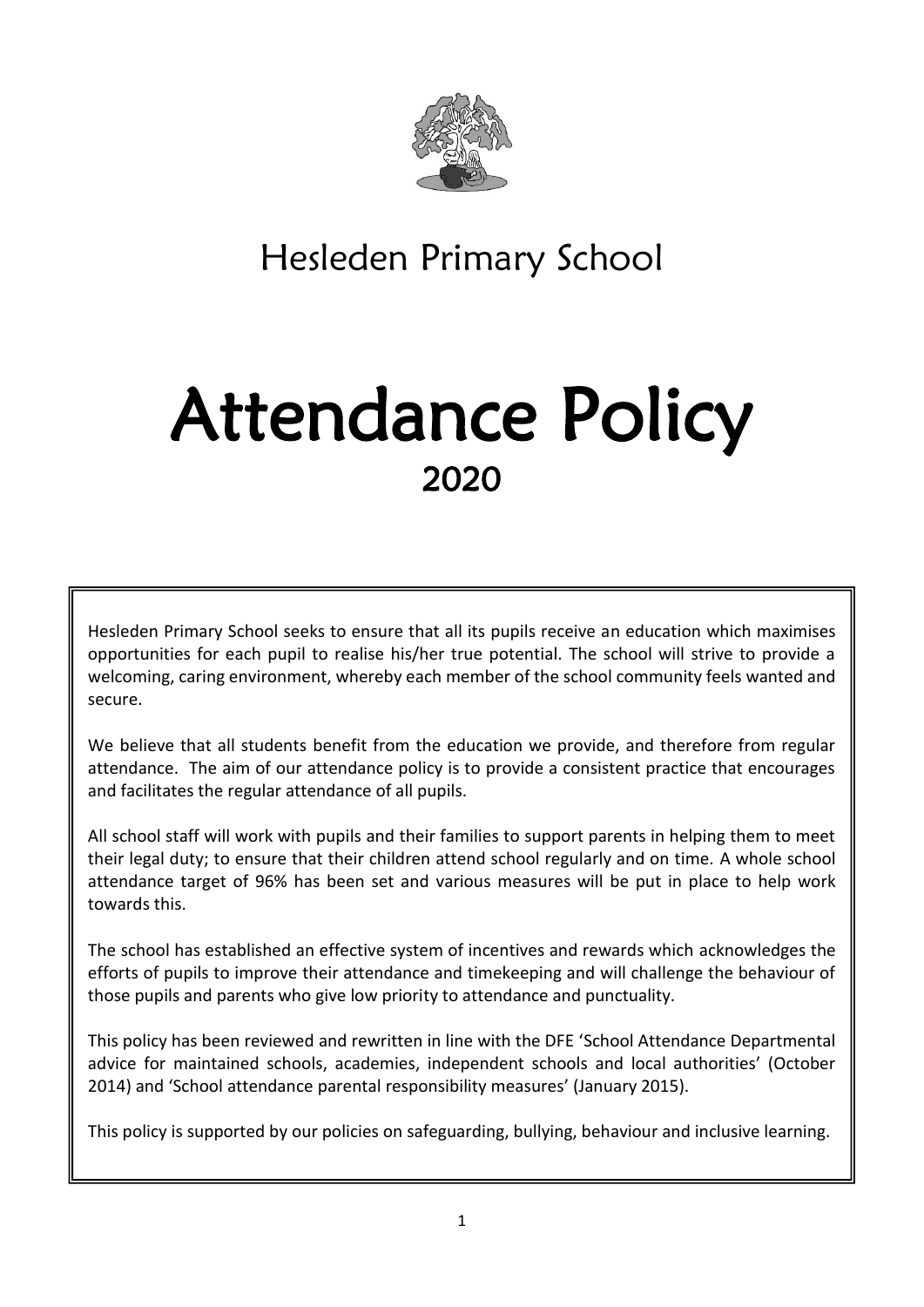#### **1. Attendance and Attainment**

We recognise that the relationship between attendance and achievement of our students is inextricably linked.

Regular school attendance is crucial to maximise pupil progress and enjoyment of learning, and for this reason the school is dedicated to ensuring its attendance policy is adhered to.

#### **We will ensure that:**

- All students have an equal right, and access to, an education in accordance with the national curriculum, or agreed alternative.
- Students will not be deprived of their education opportunities by, either their own absence or lateness, or that of students.
- Action is taken where necessary to secure an improvement in attendance.

#### **2. The Law**

You need to make sure your child attends school regularly and on time. Because parents are responsible for this duty in law, you will be **breaking the law** if you do not do this and there are no good reasons for missing school.

The School and Local Authority **want to help you if you have a problem.** If attendance does not get better or you do not accept help and support offered, the Council may issue you with a warning notice, Penalty Notice or ask you to attend an interview to ask you questions about whether you have broken the law.

If you go to court and are found guilty of an offence, you could be fined up to £1,000 for a less serious offence or up to £2,500 if the law breaking is more serious. **In very serious cases, the court may involve the probation service or consider up to 3 months in prison.**

#### **3. Attendance Procedures**

#### **On the first day off and any further absence**

If a child is ill or is absent for any reason, parents or carers are asked to phone the School Office [01429 836376] giving a reason for the child's absence. If a child is absent from school and there is no phone call from home then school will phone home to inform parents that the child is not in school and enquire about a reason why.

Doctor and dentist appointments should be made outside of school time. If this is not possible, your child should miss the minimum amount of school time necessary. If they are well enough to come back to school following the appointment they need to.

#### **Coronavirus symptoms**

If your child, or a member of your household, has any of the following symptoms; new and persistent cough, a high temperature or loss of, or change in, their normal sense of taste or smell then you must **immediately take the following actions**: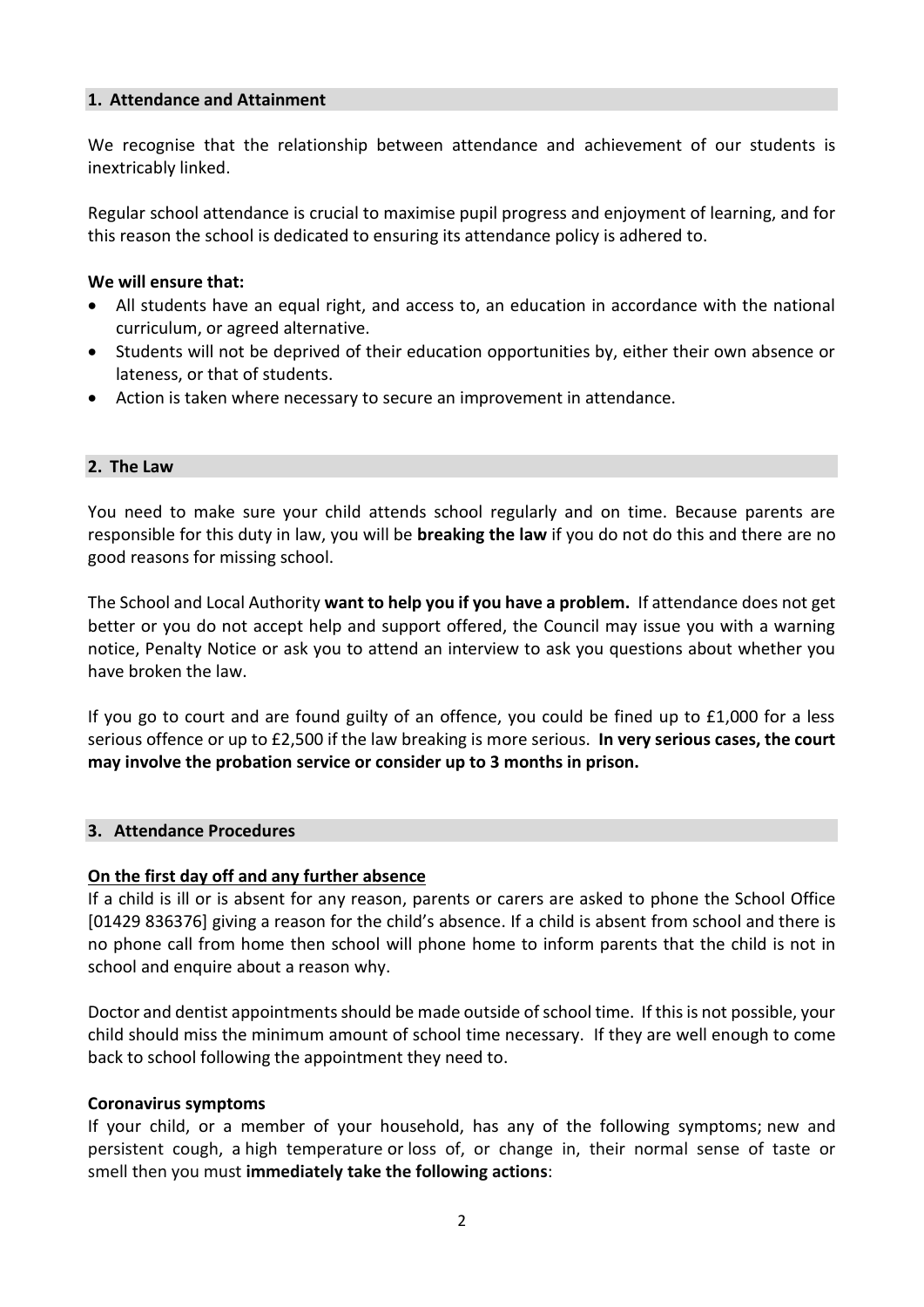- Report the reason for absence to school
- Self-isolate
- Arrange a coronavirus test
- Provide school with the results of that test

**Self-isolating -** the person with symptoms must self-isolate for 10 days and other members of their household (including any siblings) should self-isolate for 14 days from when the symptomatic person first had symptoms. If you have tested positive whilst not experiencing symptoms but develop symptoms during the isolation period, you should restart the 10 day isolation period from the day symptoms develop.

If you are self-isolating you should not leave your home. This includes going to work/school, going shopping even for medication, going for exercise (this can be done in your garden). You should also not have any visitors.

## **How we will support you as a school:**

We will be asking why your child is off and ask for test results to be provided, so that we can protect all of our pupils, staff and families.

- We will make sure the reasons for absence are correctly recorded on the register. Where parents have done all that has been asked in reporting absences and providing test results, these absences will be authorised by the school.
- We will follow all safety measures set out by the government.
- If pupils are self-isolating but do not have symptoms, we will provide work for them to do at home, stay in touch and monitor the work that they are doing.
- If any additional support is needed please contact school.

## **Periods of extended absence (not related to coronavirus)**

If a child's absence continues beyond 3 days then parents are requested to notify the school to update them. If a phone call is not received then the school will contact home to verify the absence.

If the school receives no reason for any absence then an unauthorised absence will be recorded. Continued absenteeism and unauthorised absences could result in further action such as referral to the Attendance Improvement Team to consider enforcement action and possibly a fixed penalty notice (this includes unauthorised absences accrued through leave of absence taken during term time).

## *If your child is absent from school more than they should be:*

At the end of each half term the School Office will use its computer system to analyse absence across the school. As a result of this, some families will receive letters to inform them if their child's absence is lower than it should be if no prior discussion has taken place (unless this is due to frequent hospital appointments and/or long term medical needs).

## *Help and Support:*

If you need help with attendance, it is important that you talk to the school about the issues as soon as possible. You may need to attend a meeting in school to talk about the problems and to put a plan in place to help. Sometimes, school may need to involve other services to help.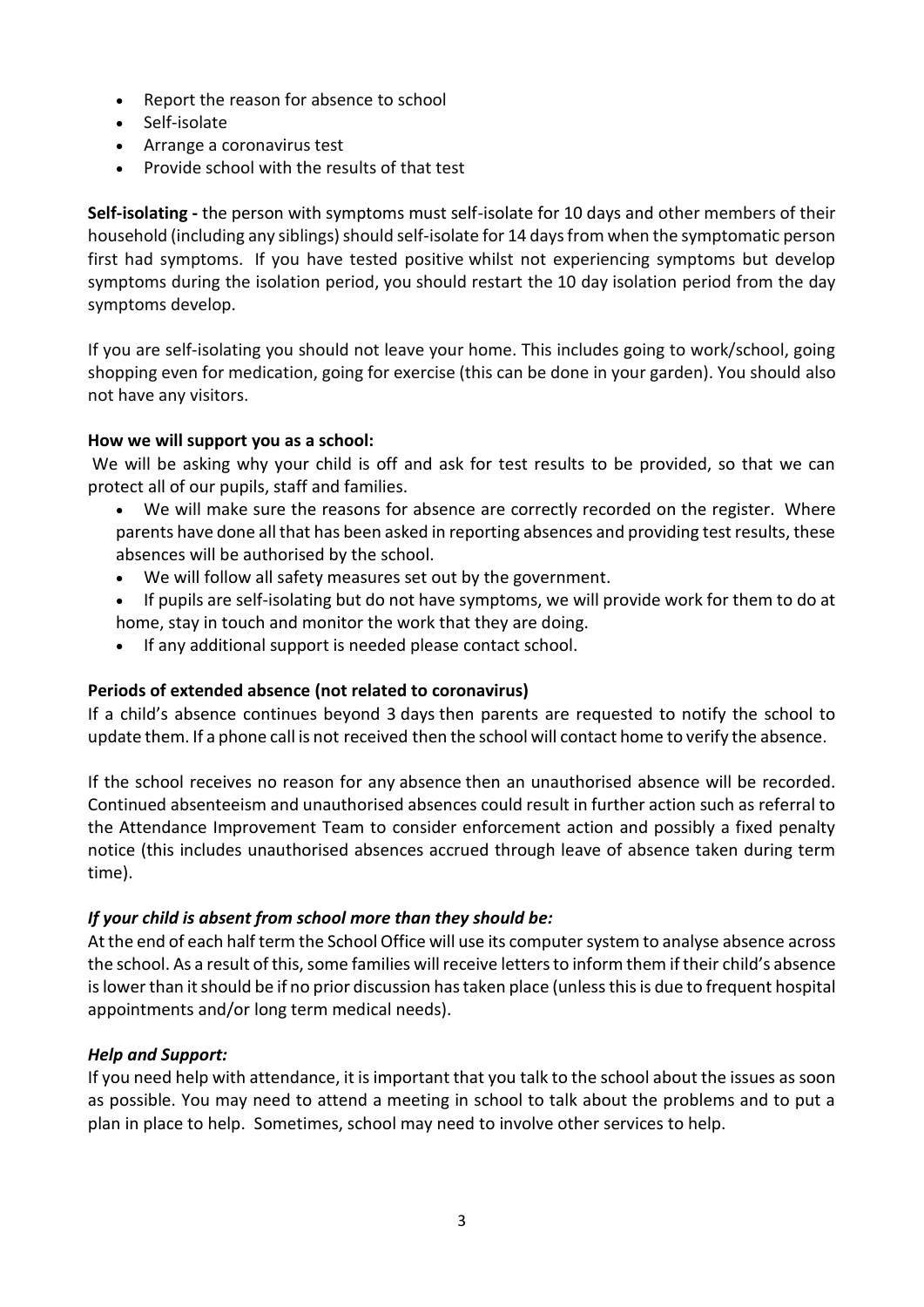## *Communication***:**

The school will always try to communicate with you regarding your child's attendance. Parents are asked to remember to report and explain the reasons for absence and to make sure your contact and emergency contact details are up to date. It is vital, that school can contact parents if their child becomes unwell during the school day or in order to discuss the reasons for absence.

The School will analyse absence across the school. As a result of this, some families will receive letters to inform them if their child's absence is lower than it should be if no prior discussion has taken place (unless this is due to coronavirus/frequent hospital appointments and/or long term medical needs). If we have concerns regarding your child's attendance then we may contact you by phone, letter or invite you to a meeting in school depending on the circumstances.

As a parent you may identify concerns about school attendance early on if you have seen a change in your child's attitude to school or in their willingness to attend, please share any such concerns with us and school will work with you to discuss ways that we can offer support in finding a way to improve the situation.

#### *Enforcement Action:*

If, following the schools attempts to intervene there is no significant improvement and no good reasons for absences (i.e. absences are not supported by relevant evidence), or you have not cooperated with the school's attempts to improve the situation the school are required to consider referring the matter to the Local Authority for enforcement action.

If your child misses school a lot because of illness, or if school do not know of any serious health issue that would mean your child could miss school a lot, the school may ask to you to provide medical evidence to authorise absences.

We are committed to supporting your child effectively, to ensure that they get the very best education possible and therefore have the best life chances. All challenges made concerning persistent absences, will be handled sensitively and in confidence.

#### **Punctuality:**

Registration time is usually at 8.55am at which point the pupil entrance will be locked and parents with pupils who are late must telephone school to ask for access. Afternoon registration is taken at **1.00pm** for Foundation Children and Key Stage One, and at **1.15pm** for Key Stage Two. It is so important for all children to be on time, as missing the first few minutes of any lesson can be disruptive and unsettling, both for children and for the rest of the class. If a child arrives in school up to 15 minutes after morning registration, then a late mark will be recorded in the register (L). Registers will be closed at this point and any children arriving more than 15 minutes late will be recorded as (U) which is a late after registers close mark and this is classed as an unauthorised absence (a number of these marks can also contribute to a fixed penalty notice being issued).

## *If your child is late for school:*

All children arriving late at school will be asked the reason for their lateness and this will be recorded on the school's attendance data base (SIMs).

## *If a child is late (after registers close) for school on a number of occasions;*

A letter will be sent home from school to parents to say their child's punctuality is causing some concern. An appointment with the Head will be offered to discuss ways that the school can offer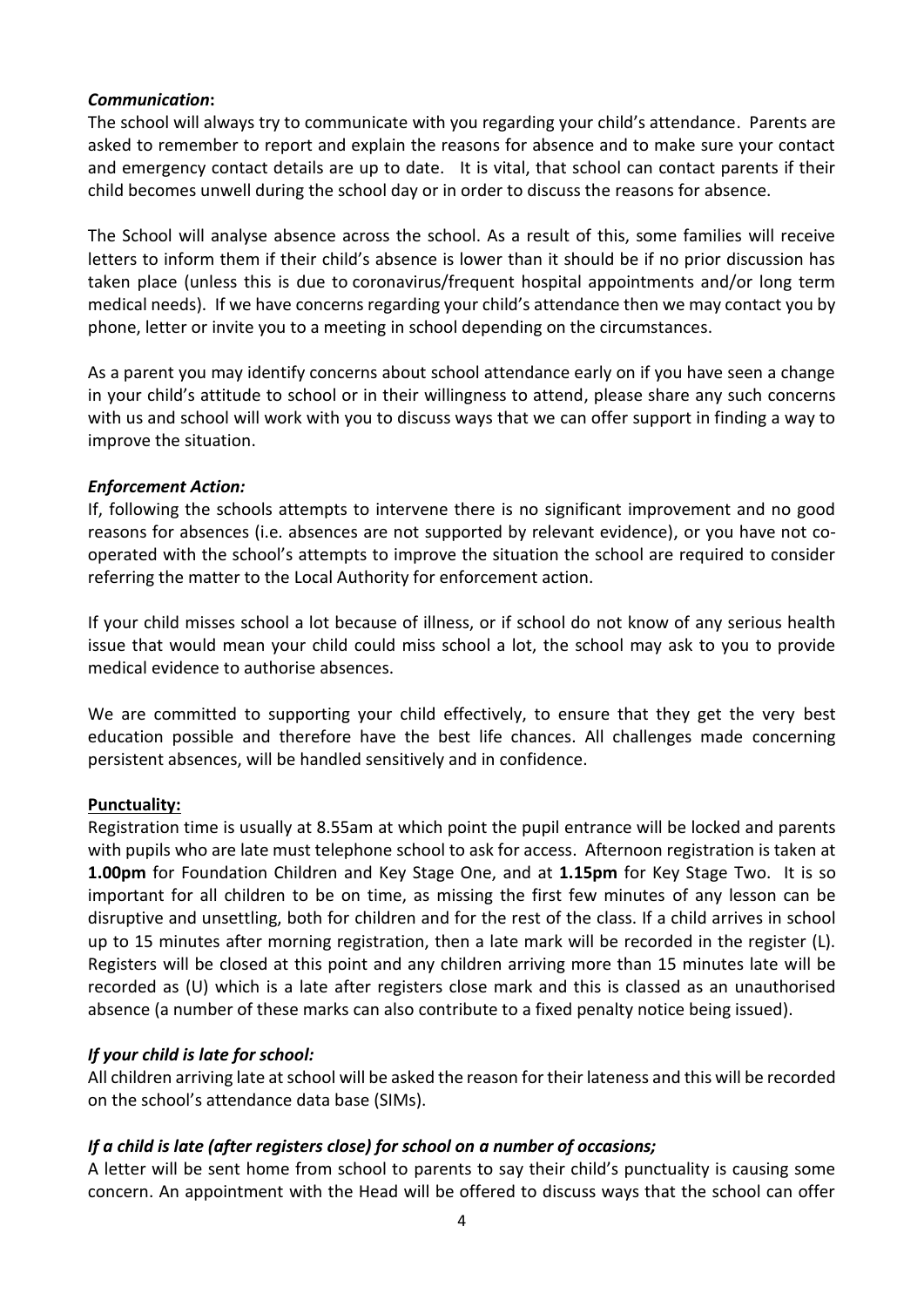support in finding a way improve this. Incentives to improve punctuality may also be offered to pupils e.g. improving their punctuality over 2 weeks to earn a school reward.

## *If lateness becomes persistent* with no identifiable reason –

A letter will be sent home from school with a specific appointment given to meet with Head Teacher or deputy head for a 'planning meeting'. This will aim to address any issues which may be behind this pattern of poor punctuality.

## *If the school continues to have concerns about a child's punctuality;*

Then a referral may be made to the Attendance Improvement Team to consider if enforcement action is required.

## **Leave of Absence in Term Time**

Head teachers are no longer able to grant leave of absence during term time **unless there are exceptional circumstances.** The school will consider each request of absence individually; taking into account the circumstances, such as; the nature of the event for which leave is sought, the pupil's prior attendance and any important events taking place in school at that time e.g. termly tests.

An application for leave of absence must be made well in advance via a form which is available from the school office or by email on request. Where a leave of absence is granted, the head teacher will determine the number of days a pupil can be away from school. A leave of absence is granted entirely at the head teacher's discretion. As stated in the most recent DFE guidance on attendance, if an application for leave of absence is not made prior to the time of the required absence then the absence will be recorded as unauthorised regardless of circumstances.

## *Please note that absence will not be authorised under any circumstances during any period of public examinations (SATs) or internal assessments; the school does not authorise absences either side of a school holiday.*

## **4. Promoting good attendance and punctuality**

In order to promote attendance and punctuality the school will give out the weekly 'Attendance Monster' for the class with the best attendance. Further to this, any children who achieve 99-100% attendance over each term will receive a certificate in assembly. Attendance percentages will be shared with parents on a termly basis, at termly parents' meetings and annual reports to parents will contain a record of individual pupils' attendance.

## **5. Children Missing from Education:**

If you move from the area and your whereabouts are unknown, the school can legally remove your child from the roll after 20 school days of unauthorised absence. It is **vital that if you keep school informed of any change of details** and regularly update them if details change. Your child may be at risk of losing their school place if your whereabouts are not known.

It is also important that emergency contact information is kept up to date and that if you are leaving the area, you provide details of where and how you can be contacted. If you do not do this and the school is unable to trace your child, this would be treated as a **safeguarding matter.**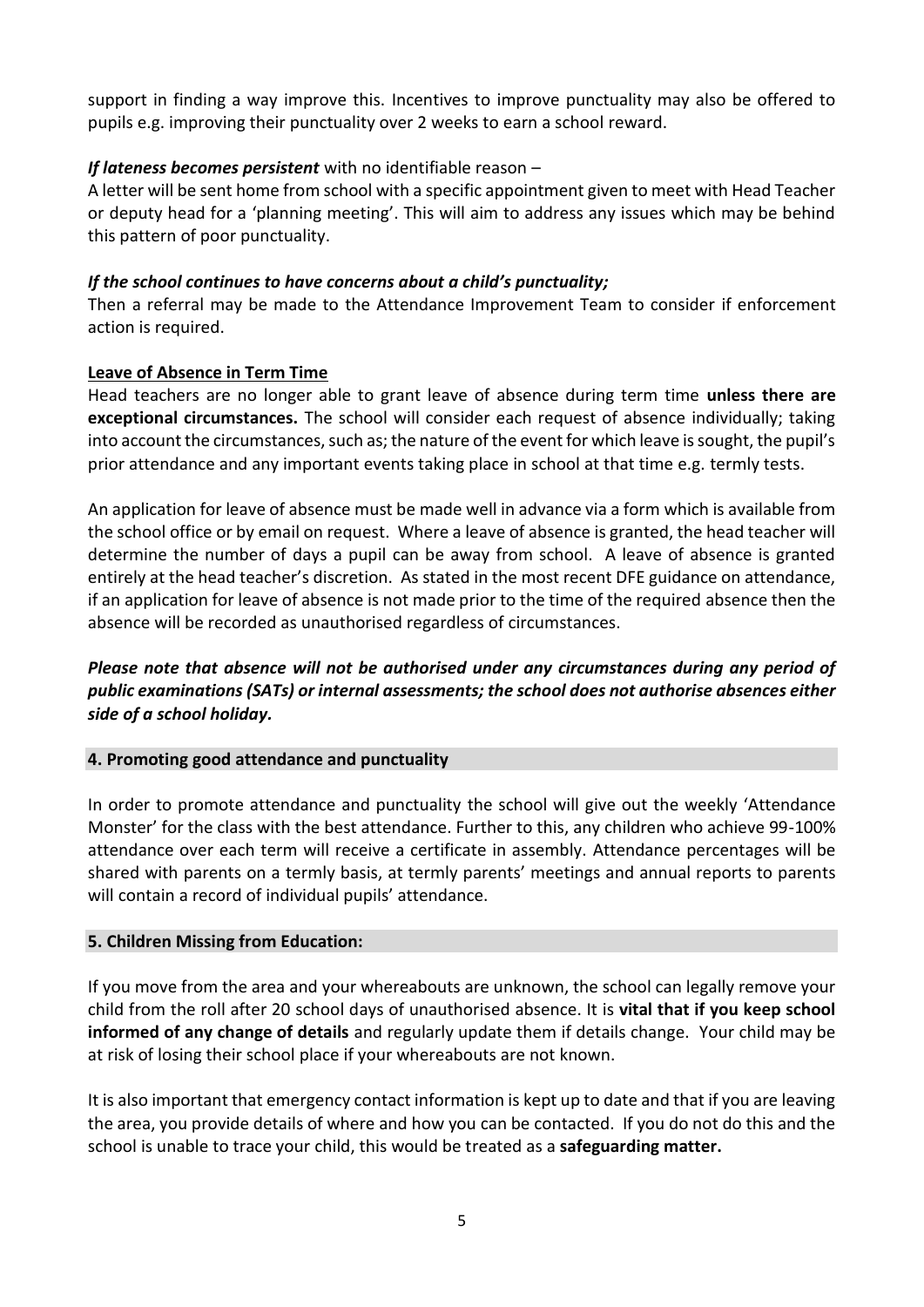#### **6. Roles and Responsibilities**

## **Governing Body:**

As part of our school approach to maintaining high attendance, the governing body will:

- Ensure that the importance of attendance is made clear by promoting the relevant school policies and guidance directed to parents and staff.
- Annually review the school's attendance policy and ensure that all provisions are in place to allow school staff, parents, and students to implement the policy effectively.
- Ensure regular meetings of the behaviour and attendance sub-committee (ECM) take place and they will take the lead role in monitoring attendance and coordinating provision and policies for attendance. The governor's meetings will review and discuss attendance issues that have arisen in order to be fully aware and supportive of expected attendance targets for the year.
- Ensure that the school is implementing effective means of recording attendance and organising that data, including for children who are educated off site.

# **School Leadership Team:**

As part of our school approach to maintaining high attendance, the leadership team will:

- Be active in their approach to promoting good attendance with students and their parents.
- Ensure the school's teaching and learning experiences encourage regular attendance and that students are taught the value of high attendance for their own progression and achievement.
- Coordinate with the governing body to monitor the implementation of the policy and its effectiveness, with annual review of full policy.
- Ensure that all staff are up to date with the school's attendance policy and that staff are fully trained to recognise and deal with attendance issues.
- Ensure government legislation on attendance is complied with and that the leadership team are up to date with any legislation changes and how to implement them.
- Nominate or appoint a senior manager to take responsibility for overseeing and monitoring attendance provision and that this person has sufficient time and resources to give to the job.
- Report to the Governors each term on attendance records, data and provision.
- Ensure that systems to record and report attendance data are in place and working effectively.

# **Teachers and support staff:**

As part of our school approach to maintaining high attendance, the teachers and support staff will:

- Be active in their approach to promoting good attendance with students and their parents.
- Ensure the school's teaching and learning experiences encourage regular attendance and that students are taught the value of high attendance for their own progression and achievement.
- Ensure the senior manager responsible for overseeing attendance and any other relevant personnel are kept fully aware of and up to date with any concerns relating to students that may impact on their attendance.
- Ensure compliance with regulation and guidance on attendance.
- Work professionally with parents, carers, students and relevant agencies to secure improvements in attendance via appropriate support or enforcement measures.
- Ensure understanding and are following the correct systems for recording attendance and that attendance is taken each lesson and session.